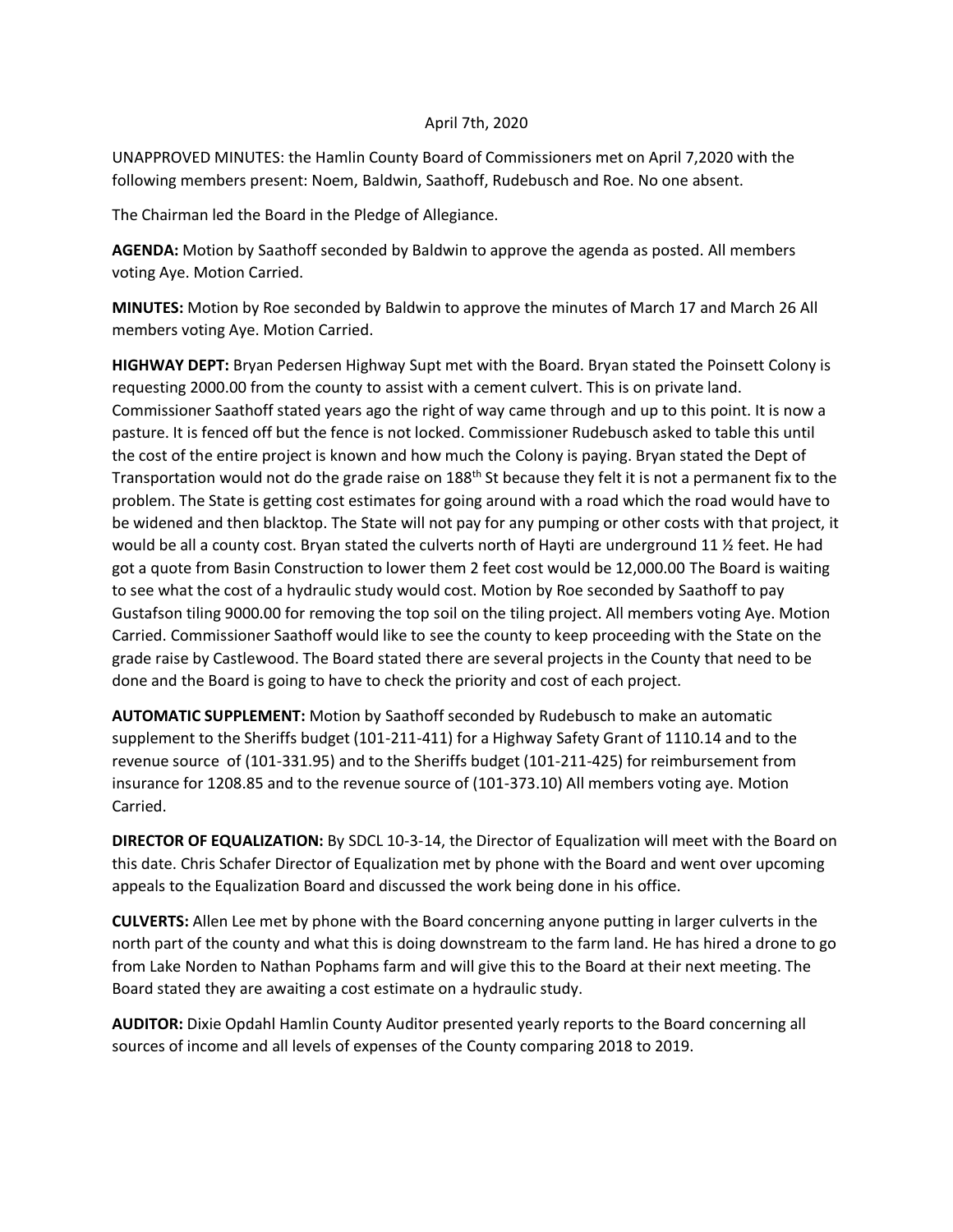## **CLAIMS PAID:**

COMMISSIONERS: Jay Baldwin mileage 16.38 Dakotan publishing 662.92 Hamlin County Publishing 785.20 Leland Roe mileage 25.20 Douglas Noem mileage 37.80 SD Dept of Revenue licenses plates for all county vehicles 309.59 Randall Rudebusch mileage 42.84 Larry Saathoff mileage 35.28 SDML Workers Compensation insurance 19,357.66 Total Gross salaries for complete dept 4975.00 benefits 1192.35 Total Commissioners expense 27,440.22

ELECTIONS: Election Systems training 425.00 SDPAA insurance 121.68

AUDITOR: Connecting Point repair 498.60 supplies 325.00 Equipment 1530.00 Hamlin Co Farmers Coop gas 7.17 ITC phone 50.09 Office Peeps supplies 138.77 Equipment 300.00 PMB state access 9.67 SDPAA insurance 51.43 Watertown Public Opinion supplies 399.50 total gross salaries for complete dept 4394.31 benefits 336.17 Total Auditors expense 8040.71

TREASURER: Dakota Data Shred rental 16.00 Hamlin Co Farmers Coop gas 7.17 ITC phone 96.49 PMB state access 9.66 SDPAA insurance 51.43 Total gross salaries for complete dept 5926.53 benefits 2224.46 Total Treasurers expense 8331.74

POSTAGE & COPIES: Office Peeps copy machine maint 119.92 supplies 10.73 Quadient Postage Meter rental 170.60

STATES ATTORNEY: Delzer Law Secretary 750.00 ITC phone 87.63 SDML Workers comp insurance 3.66 Total gross salaries for complete dept 5150.20 benefits 1332.80 Total States Attorney expense 7323.29

COURT APPOINTED ATTORNEY: Bratland Law 2612.10

COURTHOUSE MAINT: Bass Sanitation quarterly garbage service 197.50 Culligan Water 126.50 Hayti Town water & sewer 53.50 ITC Internet 45.69 Lake City Fire repairs 145.05 SDML Workers comp insurance 35.88 SDPAA property & liability insurance 6831.35 Star Laundry floor mats 180.95 Northwestern Energy heat 612.37 Total gross salaries for complete dept 3114.30 benefits 1033.76 Total Courthouse Maint expense 12,376.85

DIRECTOR OF EQUALIZATION: ITC phone 136.52 Office Peeps rental 100.00 supp 468.28 SDML Workers comp insurance 26.46 SDPAA Property & liability insurance 606.58 Total gross salaries for complete dept 10,486.63 benefits 3112.98 Total Director of Equalization expense 14,937.45

REGISTER OF DEEDS: Hamlin Co. Coop Gas 7.17 ITC phone 55.34 Microfilm Imaging rental 694.00 PMB state access 9.67 SDPAA Insurance 51.43 Total Register of Deeds expense 5038.15 benefits 687.71 Total Register of Deeds expense 6543.47

ANIMAL BOUNTY: Gopher bounty Cleveland Township 676.00 Dempster Township 36.00

VETERANS SERVICE: Total gross salaries for complete dept 950.00 benefits 249.12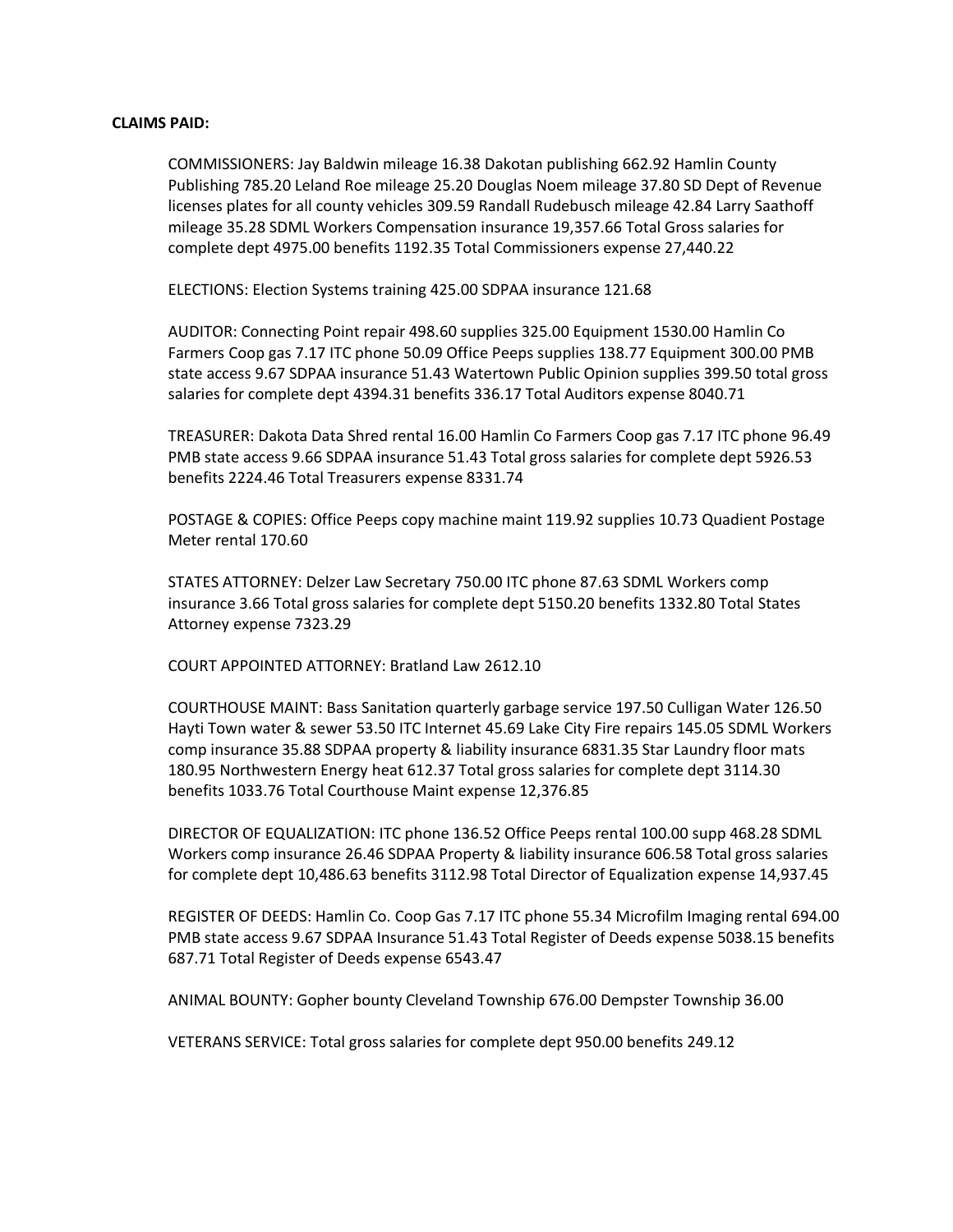SHERIFF: A&D Graphics repairs 410.00 AP Auto repairs 198.00 Dons Body Shop repairs 2029.85 Estelline Community Oil repairs 134.93 gas 1919.63 Farmers Union gas 142.39 Galls Supp 74.04 Hamlin Co Farmers Coop repairs 60.25 gas 1162.75 ITC phone 246.58 Kones Korner supp 740.79 Lake City Fire repairs 184.04 Northern Safety Equipment 1290.99 S&S Auto repairs 798.80 SD DOT gas 315.25 SDML Workers Comp insurance 210.50 SDPAA Property & liability insurance 7706.92 Two Way Equipment 589.98 Wal Mart Supp 112.88 Visa Gas 19.64 Total gross salaries for complete dept 24,521.45 benefits 6332.88 Total Sheriffs expense 49,221.34

JAIL: Codington County Jail 2125.00 Prairie Lakes blood tests 170.00

NURSE: SDML Workers comp .14 SDPAA Liability insurance 271.46 Total gross salaries for complete dept 1842.50 benefits 881.19

CORONER: Brett Jacobsen mileage 9.24

POOR: Codington County prisoners medicine 9.00

LIEAP: Interlakes Community Action 2 months worker 664.34 ITC phone 52.54

MENTALLY ILL: Lincoln County mentally ill care 287.75

MENTAL HEALTH CENTER: Human Service Agency quarterly payment 1250.00

EXTENSION: Classroom Connection supp 10.00 ITC phone 97.99 Office Peeps supp 6.96 SDPAA insurance 51.43 Total gross salaries for complete dept 2982.50 benefits 1030.68 Total Extension expense 4179.56

SOIL CONSERVATION: Hamlin County Soil Conservation half year payment 1250.00

WEED: Dakotan publishing 62.50 H-D Electric util 312.59 Hamlin Co Farmers Coop gas 24.34 ITC phone 92.99 Lake City Fire repairs 35.00 SDML Workmans Comp insurance 66.36 SDPAA property & liability insurance 3172.57 Total gross salaries for complete dept 3170.00 benefits 1060.71 Total Weed expense 7987.06

ZONING: Dakotan publishing 132.60 Hamlin Co Farmers Coop gas 7.15 Hamlin County Publishing 206.84 ITC phone 59.07 SDPAA insurance 51.42 Watertown Public Opinion supp 89.00 Total Zoning expense 546.08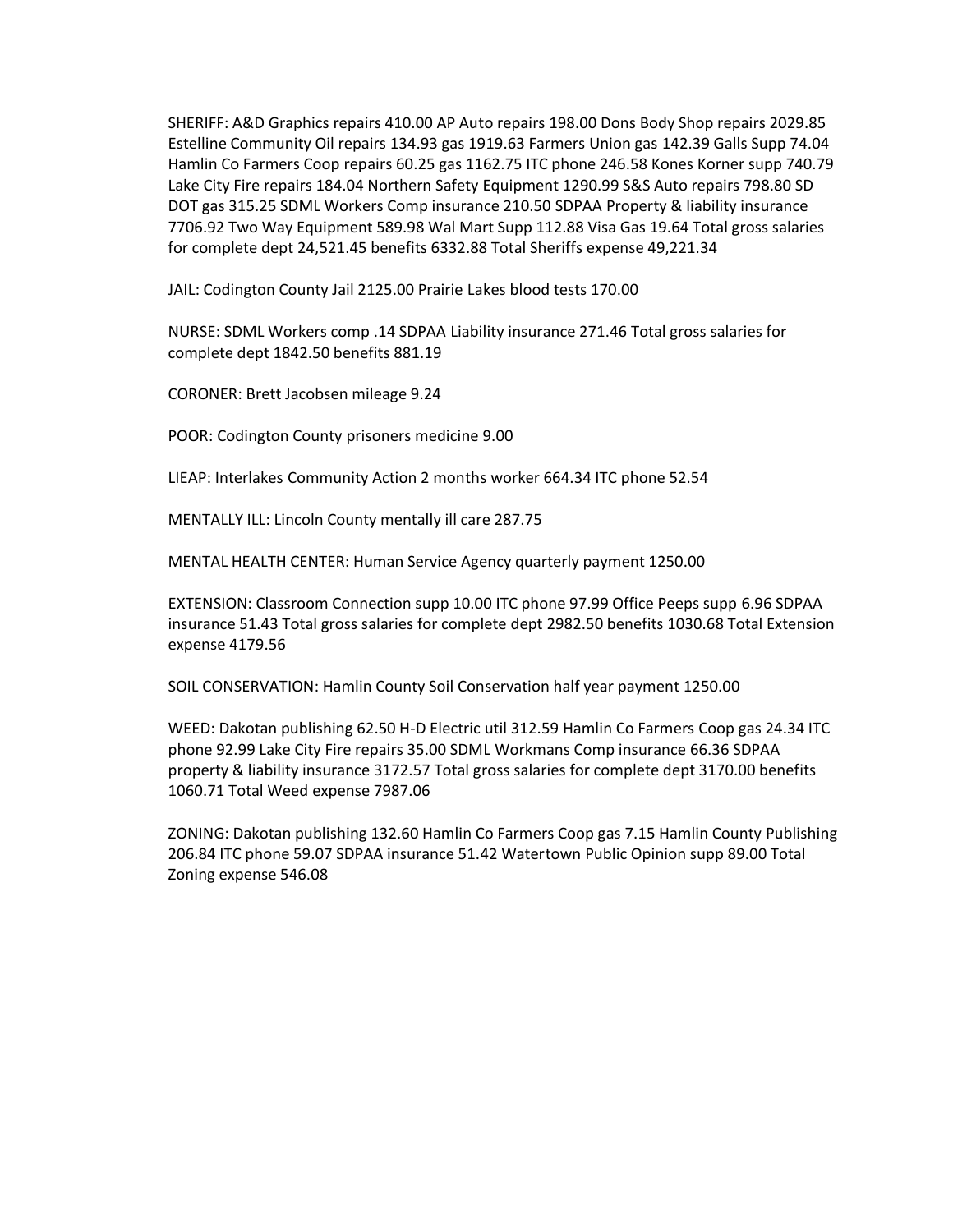ROAD:3-D Specialties supp 1984.55 Basin Construction repairs 62,212.58 Brock White Construction supp 5208.00 parts 199.50 Bryant City Util 21.38 Butler parts 644.65 Clark Engineering prof service 4729.97 Bass Sanitation quarterly garbage service 197.50 Dons Body Shop repairs 600.00 Estelline Community Oil supp 13.20 fuel 3487.14 LP 897.74 Estelline City Util 29.92 Farmers Union supp 2.59 fuel 3127.99 H-D Electric Util 1461.01 Hamlin Co Farmers Coop supp 450.17 Fuel 136.49 parts 23.50 LP 1256.25 Hamlin Building Center supp 65.36 parts 3.79 Hayti Town water & sewer 35.50 ITC phone 141.45 J&L Welding repairs 3594.77 supp 59.23 parts 1462.25 Lyle Signs supp 1026.10 Menards supp 125.29 Ottertail Power Util 66.24 SD Dept of Transportation Prof service 13,559.51 bridge prof 101.56 SDMS Workers Comp insurance 502.89 SDPAA property & liability insurance 24,258.03 SD State Treasurer excise tax 25.20 Sturdevants supp 259.71 parts 121.21 W.W. Tire repairs 4173.31 Wal Mart supp 78.88 Wheelco parts 282.76 Bryan Pedersen travel 14.00 Stanley Singrey travel 14.00 Marc Lewno travel 14.00 Logan Twait travel 14.00 Eric Solsaa travel 14.00 Gustafson Tiling repairs 19,775.53 Westside Implement for Gustafson Tiling 21,017.86 Hamlin Co Farmers Coop for Gustafson Tiling fuel 5584.84 Visa cell phone 1.05 Northwestern Energy util 46.62 AT&T cell phone 71.44 Total gross salaries for complete dept 37,246.89 benefits 12,654.44 Total Road expense 232,895.84

911: H- D Electric towers elect 115.16 Hamlin Co. Farmers Coop Supp 3.75 ITC trunking charge 374.33 SDPAA property insurance 84.13 Century Link trunking charge 316.57 Watertown City 911 fees collected sent to them 4476.48 total 911 expense 5370.42

AG BUILDING: Hayti Town water & sewer 35.50 ITC phone 82.74 Lake City Fire supp 170.57 P-3 Electric repairs 489.60 SDPAA property & liability insurance 1761.70 Northwestern Energy heat 146.65 Total Ag Building expense 2686.76

EMERGENCY & DISASTER: Basin Construction sand 170.69 First District Professional – grant 10,777.50 Hamlin Co Farmers Coop repairs 77.75 supp 5.65 gas 111.35 ITC phone 153.50 AT& T cell phone 50.19 SDML Workers Comp insurance 5.33 SDPAA property & liability insurance 646.85 Two Way supp 75.99 Total gross salaries for complete dept 4053.70 benefits 1062.68 Total Emergency & Disaster expense 17,170.98

DOMESTIC ABUSE: Womens Resource Center marriage licenses and divorce fees 180.00

M&P FUND: Register of Deeds rental 245.00

STATE 24/7 fund: fees to State 977.00

LEPC: Hamlin County Publishing 22.24

WIC: Total gross salaries for complete dept 1065.00 benefits 138.81

24/7 County Fund: total gross salaries for complete dept 365.90 benefits 57.21 refund 10.00

BOOKMOBILE: total gross salaries for complete dept 4403.25 benefits 479.62